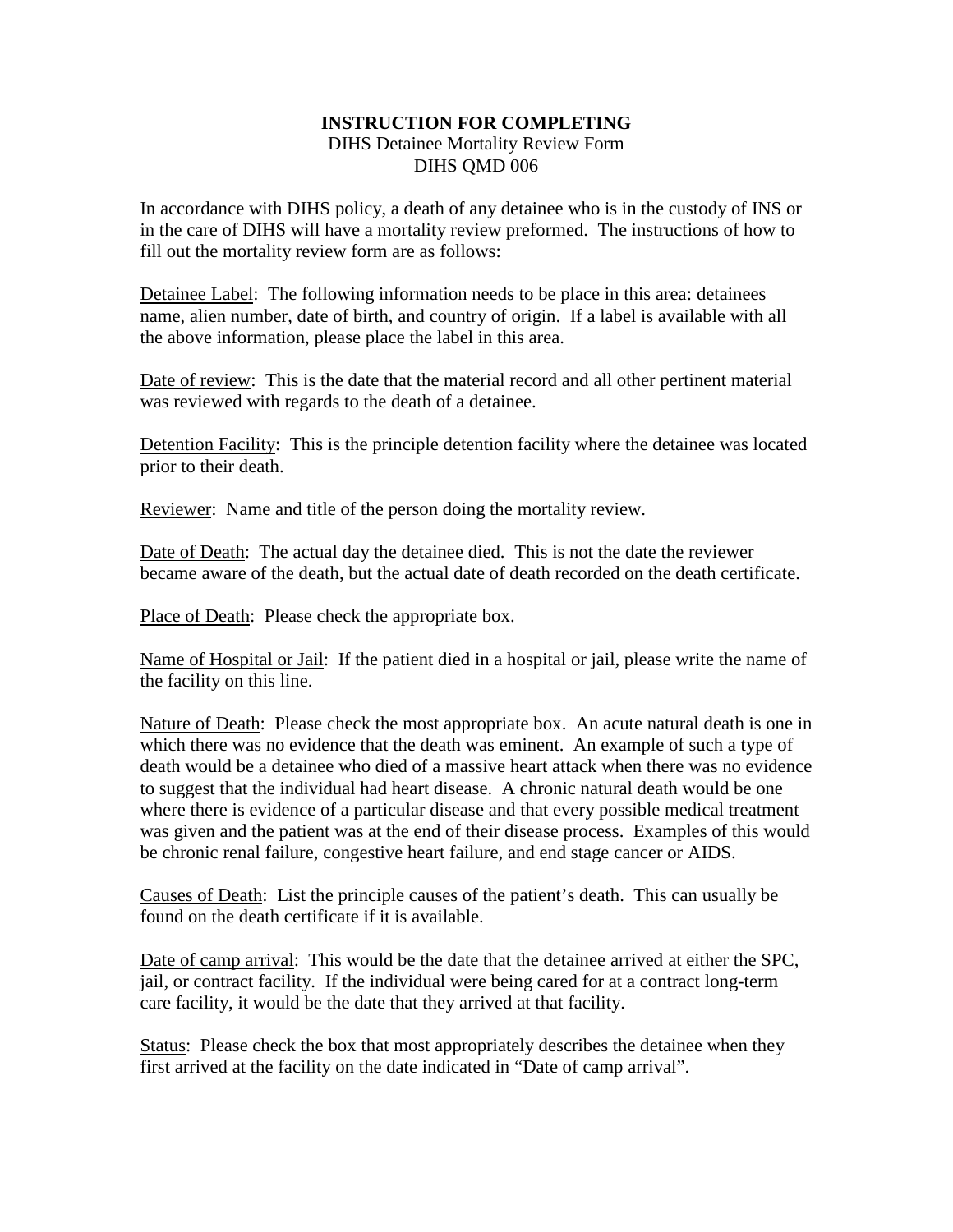Significant Medical/Psychiatric conditions identified on arrival: Please list all pertinent medical and psychiatric conditions first identified when the detainee first arrived at the facility.

Initial screening history and physical examination forms completed, signed, and dated in the chart: Please check the most appropriate box and if the response is "No", please give an explanation.

Patient had been diagnosed, treated, and followed appropriately: Please check the most appropriate box and if the response is "No", please give an explanation.

Death Certificate in record: Please check the most appropriate response for this and the next two items (Autopsy performed and results in the chart).

Was the patient admitted to the Short Stay Unit (infirmary): Please check the most appropriate response and indicate the working diagnosis of the patient when first admitted to the short stay unit (infirmary).

Were all diagnostic services and treatments prior to the death appropriate: Please check the most appropriate box and if the response is "No", please give an explanation.

Was the death expected: Please check the most appropriate box. If the answer was "Yes", was the patient offered an advance directive prior to his death? Please check the most appropriate response.

Was the death related to a medical emergency: Please check the most appropriate box.

Was the response to the medical emergency notification timely on the part of the: Please check the most appropriate response to all the medical staff involved in the emergency. If a particular health care provider was not part of the emergency check "NA".

CPR used: Please check the most appropriate box.

ACLS used: Please check the most appropriate box. If the response is "Yes", please list the protocols used during ACLS.

Please describe any problems encountered during the medical emergency: This would include anything encountered from the moment the medical emergency was first discovered until the emergency was over.

Type of admission: Please check the most appropriate box. Also indicate the diagnosis upon admission to the hospital and whether the prognosis was poor, good, or unknown at the time of admission.